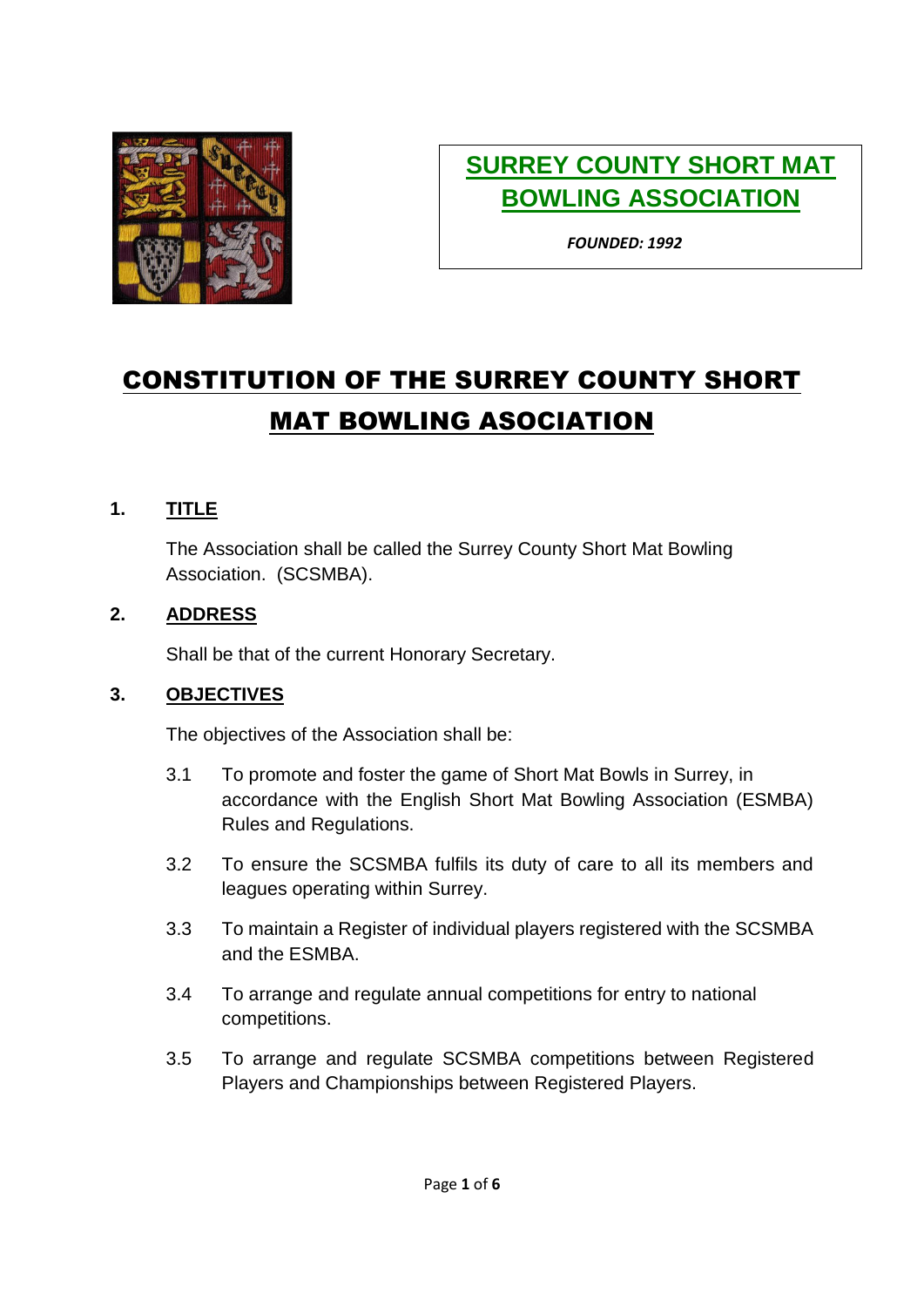# **4. MEMBERSHIP**

- 4.1 All Registered Players shall be affiliated to the SCSMBA through their Club.
- 4.2 An affiliated club will have a membership of six or more Registered Players.
- 4.3 People of both sexes, regardless of ability or disability or age, upon receipt of a request from an officer at an SCSMBA affiliated club and registration fee, may register subject to the approval of the Management Committee.
- 4.4 When a registered player or Club is in dispute with the SCSMBA the player or Club may appeal to the SCSMBA to review its previous decision. After the County's appeals procedure is exhausted, if the appellant is still dissatisfied the player or Club may submit the same dispute to the ESMBA appeals procedure in writing within 21 days.

# **5. MANAGEMENT**

- 5.1 The Management Committee, other than the President, hereinafter known as the Committee, shall be elected by the representatives of the affiliated clubs at the Annual General Meeting (AGM).
- 5.2 A President may also be appointed at the AGM to serve for one year.
- 5.3 Candidates wishing to be elected to the Committee shall be registered players. Their application for election to the Committee must be proposed and seconded by registered players. Such applications must be delivered to the Secretary on or before 15 February. All applications will be acknowledged and a list of candidates shall be sent to all clubs one month before the AGM.
- 5.4 Incumbent members of the Committee may seek re-election by informing the Secretary on or before 15 February of their intentions and be included in the list of candidates.
- 5.5 At least two days before the closing of the election on 15 February the Secretary shall advise Committee Members of the vacant positions, and the names and proposed positions of all candidates seeking election at the AGM.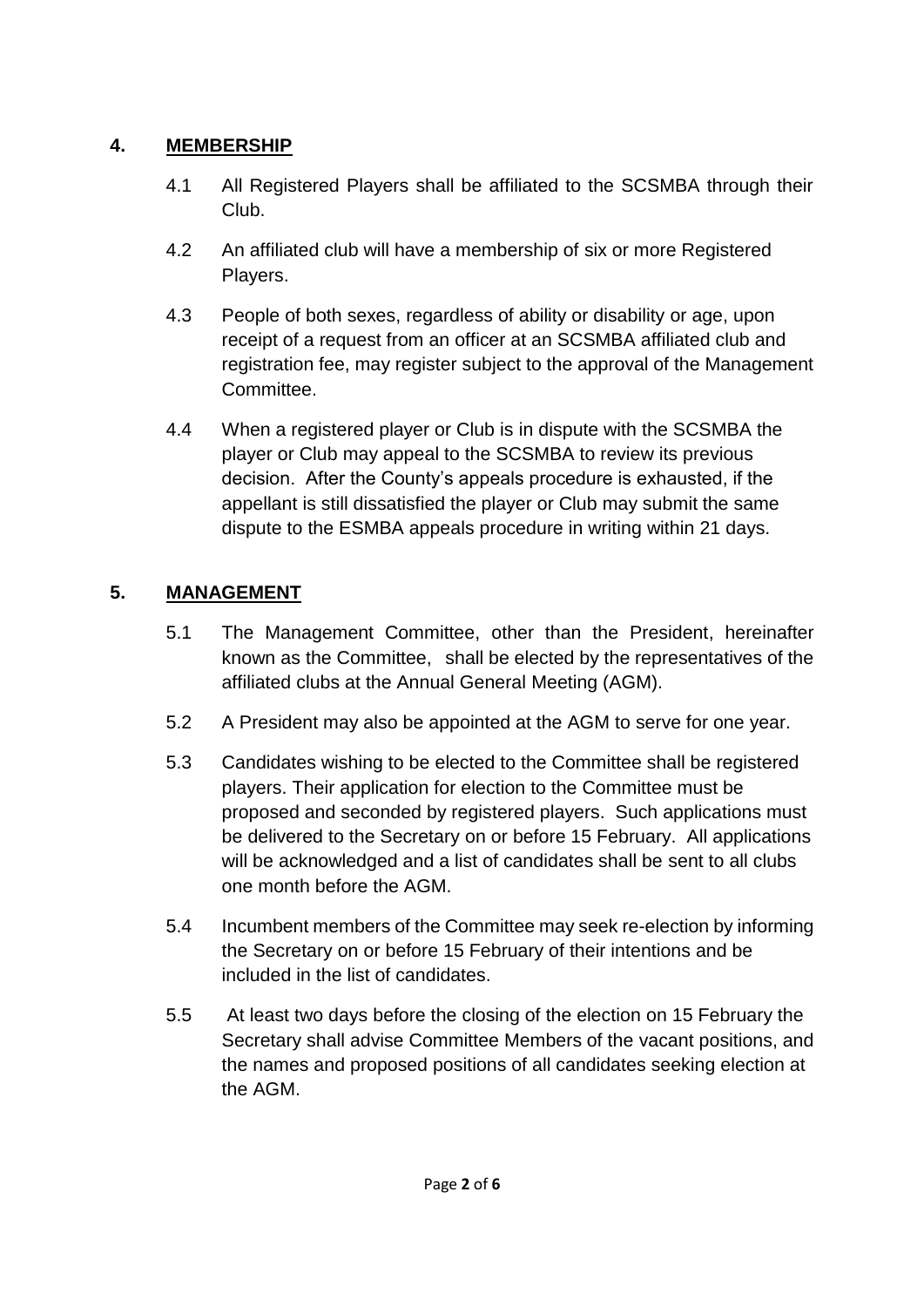#### **6. MANAGEMENT COMMITTEE**

- 6.1 The affairs of the association (SCSMBA) shall be conducted by the Management Committee.
- 6.2 The Management Committee shall consist of:
	- Chairman **Secretary Treasurer**

The above shall be the Officers of the SCSMBA. Match Secretary

Competition Secretary Assistant Competition Secretary Team Manager and up to 3 members without portfolio

- 6.3 At AGMs and EGMs, the County Committee members, excluding the Chair, should have a vote along with the 2 votes from each member club. If votes are then tied, the Chair has the casting vote.
- 6.4 A Quorum shall consist of not less than one half of the elected Committee.
- 6.5 All Officers and other Committee Members shall relinquish office after serving on the Committee for one year. All such Committee members together with the President shall be eligible for re-election or re-appointment.

Each Management Committee member will hold the position from the end of the AGM at which they were elected or appointed until the end of the AGM as the result of which they are leaving the Committee.

- 6.6 All decisions of the Committee shall be approved by a simple majority of the votes of those present at the meeting. In the event of a tied vote on any issue, the Chairman shall have the casting vote.
- 6.7 The Committee shall have the power to co-opt other registered players onto the Committee.
- 6.8 The Committee shall have the power to establish sub-committees where deemed necessary. A sub-committee shall be subordinate to the Committee and may contain specialist persons.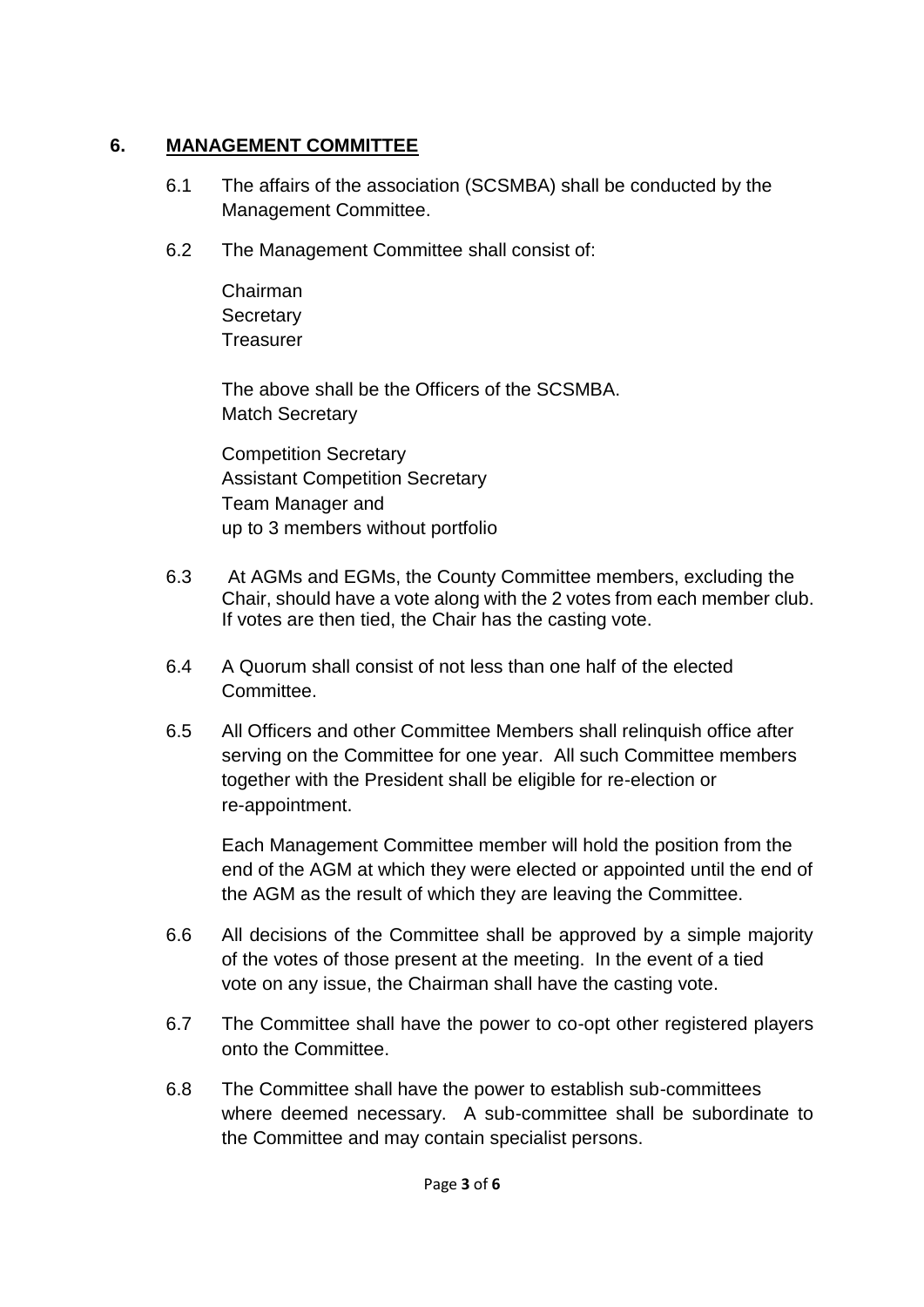- 6.9 The Committee shall meet at regular intervals as determined by the Chairman and Secretary. At these meetings, resolutions passed by the Committee shall be binding on the affiliated clubs.
- 6.10 The County shall have a Child and Vulnerable Person Protection Officer in place. The County already maintains a policy to comply with this. The person to fill this role shall be appointed by the Committee.
- 6.11 The Management Committee shall have the right to cause one Committee Member to attend each meeting of the SHAB League in a non-voting capacity.

# **7. REGISTRATION FEES & SUBSCRIPTIONS**

7.1 All Registered Players shall pay, via their affiliated club, a registration fee to the SCSMBA which will include registration with the ESMBA.

All registration and affiliation fees must be paid on or before 31 October each year. However, ad-hoc entries may be added to the register at any time thought the year.

7.3 Any new player registered after 30 November will not be eligible to enter an ESMBA National Championship competition in that year.

#### **8. ACCOUNTS**

- 8.1 The Treasurer shall keep accurate and proper books of accounts of the SCSMBA to enable him/her at every AGM or when requested by the Management Committee, to present to the members a full and accurate report and statement concerning the finances of the SCSMBA.
- 8.2 The financial year will end on 28 February of each year.
- 8.3 The accounts and balance sheet presented at the AGM shall be certified by an independent auditor appointed at the previous AGM to examine and verify these accounts.

#### **9. ANNUAL AND OTHER GENERAL MEETINGS**

9.1 The Annual General Meeting of the SCSMBA shall be held in April each year.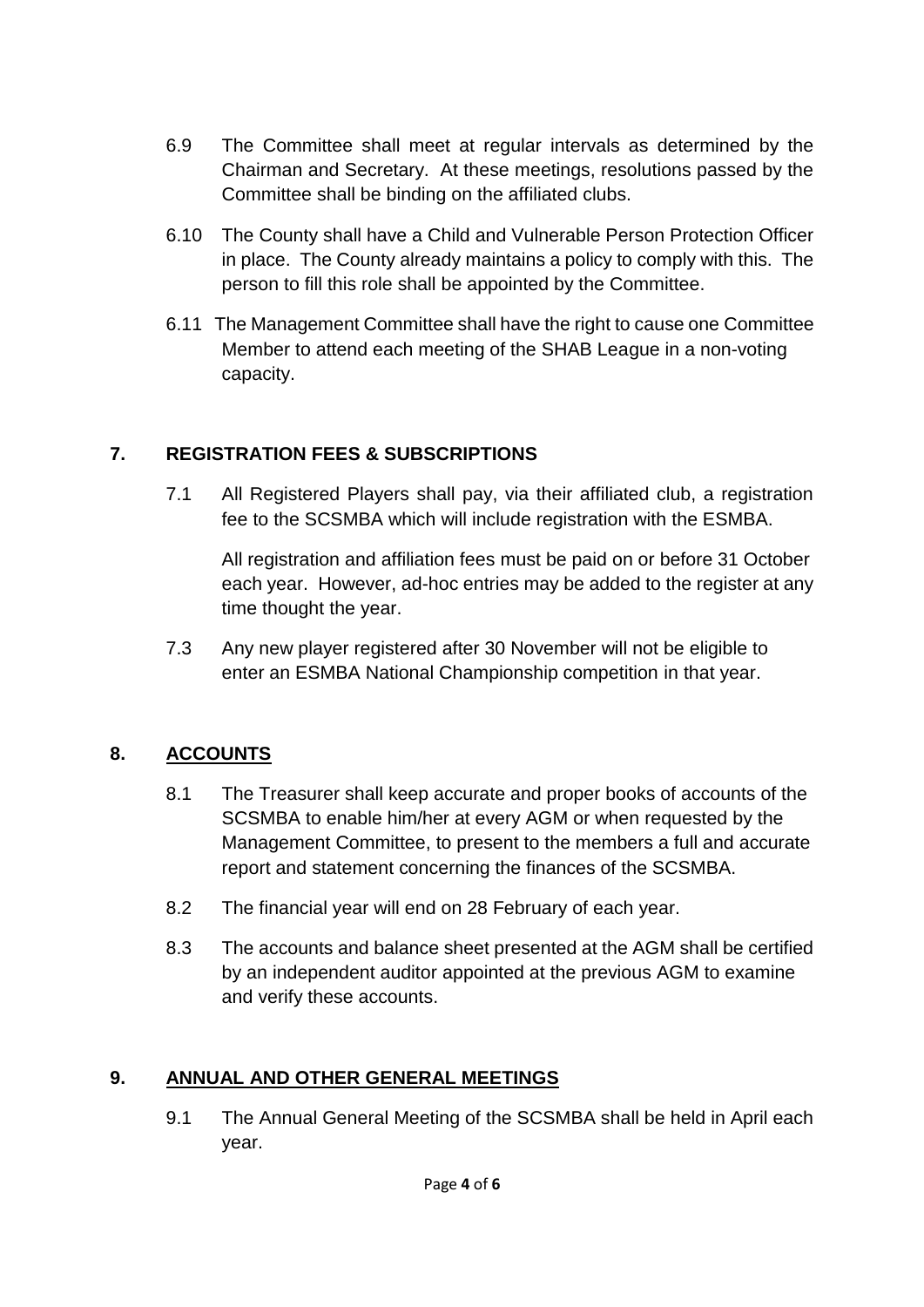- 9.2 An AGM shall be open to all registered members of Surrey affiliated clubs. Notice of the date and time of all General Meetings shall be circulated to all affiliated clubs by the Secretary twenty-eight days before the date set for the meeting. Each Club is only entitled to 2 votes
- 9.3 The business transacted at the AGM shall consist of:
	- a) Appointment of Tellers.
	- b) Year-end reports from Officers of the SCSMBA.
	- c) Presentation of Certified Accounts.
	- d) The election of Officers and Committee members. The President shall hold the Chair.
	- e) Appointment of President
	- f) Appointment of Auditor to examine and verify the accounts for the following year.
	- g) Any Motions or Resolutions that have been duly proposed and seconded and given to the Secretary in writing on or before 15 February.
- 9.4 No Quorum is necessary for the AGM as the business of the Association must proceed.
- 9.5 Resolutions, Motions, Reports (except amendments to the Constitution) and Statements of Accounts shall be deemed adopted if a simple majority of those votes cast are in favour.
- 9.6 The Constitution can be amended at a General Meeting providing that Secretary has received the proposed amendments, in writing, by the specified date. Only officers of the affiliated clubs and the SCSMBA Management Committee may submit amendments or additions to the Constitution at an Annual General Meeting or an Extraordinary General Meeting.
- 9.7 Amendments to the Constitution shall be deemed adopted if two thirds of votes cast are in favour of change.
- 9.8 All affiliated clubs represented at the AGM may have one vote per attendee, up to a maximum of two attendees. In the event of a tied result, the Chairman shall have a casting vote.